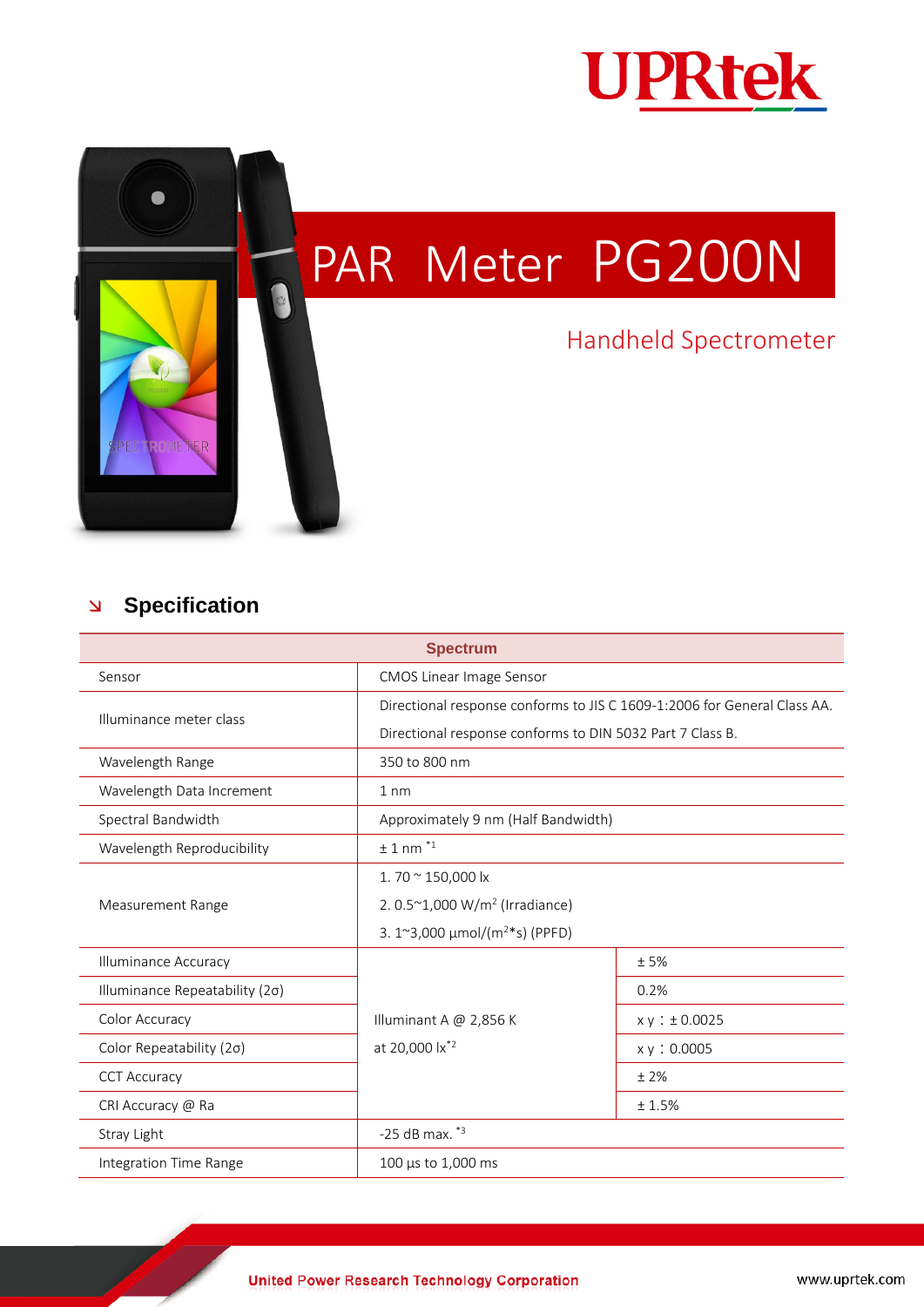

| Digital Resolution            | 16 bits                                                       |  |
|-------------------------------|---------------------------------------------------------------|--|
| <b>Feature</b>                |                                                               |  |
| Capture Function              | One time / Continuous                                         |  |
| Dark Mode                     | Auto Dark                                                     |  |
| <b>Operation Mode</b>         | Standalone Mode / Bluetooth Mode*4 /                          |  |
|                               | USB Mode ( MSC Mode <sup>*5</sup> +PC connection )            |  |
| Integration Mode              | Auto/Manual                                                   |  |
| G sensor mode                 | Axial Displacement (x,y)                                      |  |
| <b>Measuring Modes</b>        | 1. Basic Mode                                                 |  |
|                               | 2. Spectrum Mode                                              |  |
|                               | 3. PPFD Mode                                                  |  |
|                               | 4. PPFD Spectrum Mode                                         |  |
|                               | (Including reference spectrum - Chlorophyll A, Chlorophyll B, |  |
|                               | Beta-carotene, Phytochrome A red, Phytochrome A far red)      |  |
|                               | 5. CIE 1931/1976 Chromaticity Mode                            |  |
|                               | 6. Logging Mode                                               |  |
|                               | 7. Grid Mode                                                  |  |
|                               | 8. Compare Mode                                               |  |
|                               | 9. Browser Mode                                               |  |
|                               | 10. Option Mode                                               |  |
|                               | 1. Illuminance (LUX)/Foot Candle (fc)                         |  |
|                               | 2. Correlated Color Temperature (CCT)                         |  |
| <b>Measuring Capabilities</b> | 3. CIE Chromaticity Coordinates                               |  |
|                               | (1) CIE 1931 x,y Coordinates                                  |  |
|                               | (2) CIE 1976 u', v' Coordinates                               |  |
|                               | 4. $\Delta$ x, $\Delta$ y, $\Delta$ u', $\Delta$ v'           |  |
|                               | 5. Delta uv (Duv)                                             |  |
|                               | 6. Dominant Wavelength (λd)                                   |  |
|                               | 7. Excitation Purity                                          |  |
|                               | 8. Color Rendering Index (CRI, Ra)/R1 to R15                  |  |
|                               | 9. Spectral Power Distribution (SPD)                          |  |
|                               | 10. Peak Wavelength (λp)                                      |  |
|                               | 11. Peak Wavelength Value (λpV)                               |  |
|                               | 12. Intergration Time (I-Time)                                |  |
|                               | 13. Irradiance (350nm~800nm)                                  |  |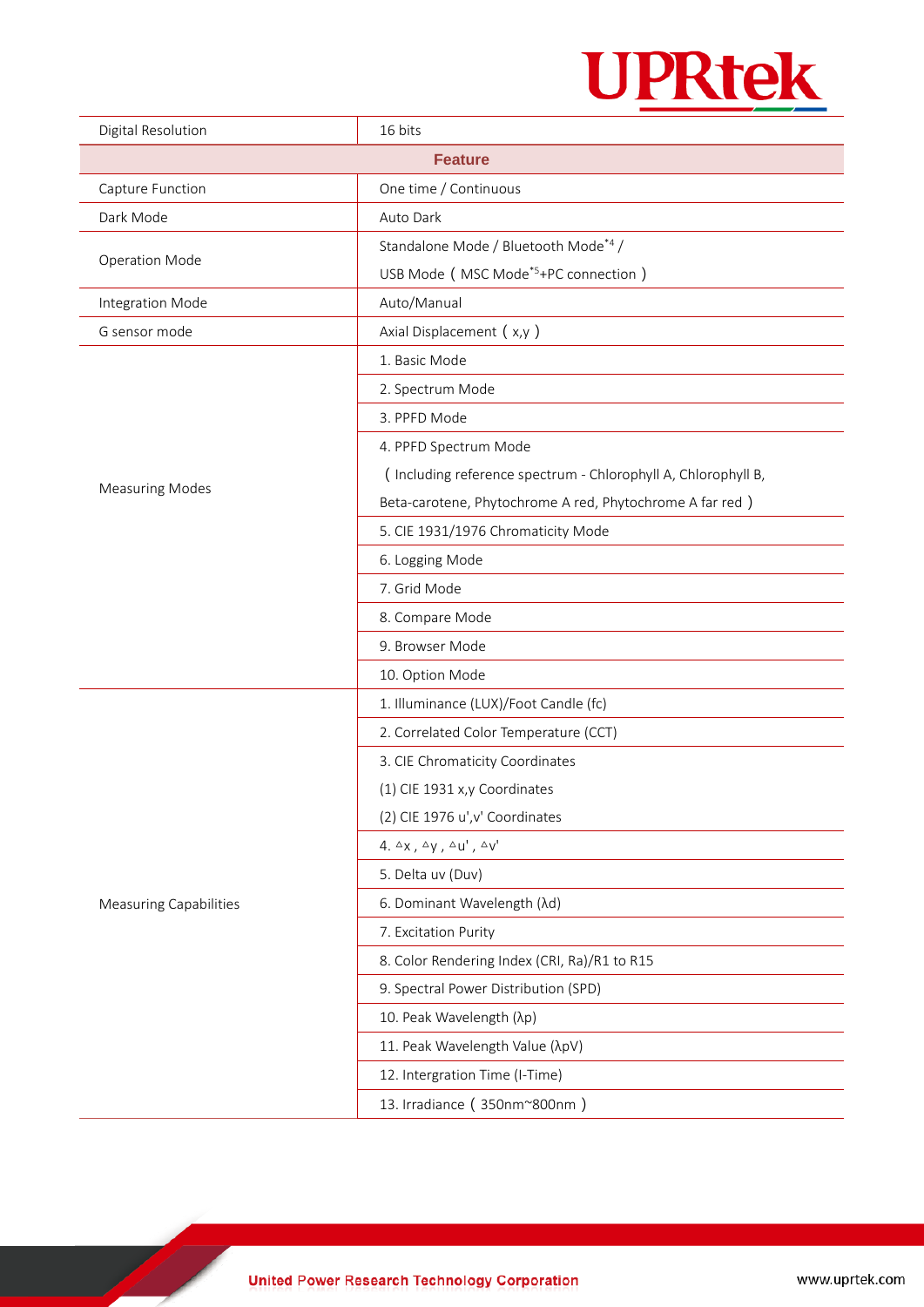

|                                  | 14. Photosynthetically Active Radiation (PAR)                             |  |
|----------------------------------|---------------------------------------------------------------------------|--|
|                                  | (1) PPFD(400nm~700nm)                                                     |  |
|                                  | (2) PFD-R(600nm~700nm)                                                    |  |
|                                  | (3) PFD-G(500nm~600nm)                                                    |  |
|                                  | (4) PFD-B(400nm~500nm)                                                    |  |
|                                  | (5) PFD(380nm~780nm)                                                      |  |
|                                  | (6) PFD-UV(350nm~400nm)                                                   |  |
|                                  | (7) PFD-FR(700nm~800nm)                                                   |  |
|                                  | (8) PFD-B:G Ratio (400~500nm:500~600nm)                                   |  |
|                                  | (9) PFD-R:FR Ratio (600~700nm:700~800nm)                                  |  |
|                                  | 15. Phytochrome Photostationary State(PSS)                                |  |
|                                  | 16. Temperature $(^{\circ}C)^{*7}$                                        |  |
|                                  | 17. Relative Humidity (% RH)*7                                            |  |
| <b>System Configurations</b>     |                                                                           |  |
| Display                          | 4.3" 800X480 Capacitive Touch LCD                                         |  |
| Waterproof level                 | IP66 <sup>*6</sup>                                                        |  |
| Max. Files                       | $\approx$ 68,000 Files @ 8GB SD Card (Excel + JPG)                        |  |
| <b>Battery Operation Time</b>    | $\leq$ 5 hours / Fully Charged                                            |  |
| Power                            | Adapter; 3200 mAh (3.7V Rechargeable Li-ion Battery)                      |  |
| Data Output Interface            | MicroSD Card (SD2.0, SDHC / up to 32G) / Type C/                          |  |
|                                  | Bluetooth 3.0 and 4.0 compatible with iOS and Android                     |  |
| Data Format                      | Compatible Excel / JPG                                                    |  |
| Dimensions                       | 190 x 81.7 x 29.5 mm (H x W x D)                                          |  |
| Weight ( with Battery )          | $280 g \pm 10 g$                                                          |  |
| Operating Temperature / Humidity | 0 to 35 °C, relative humidity 70% or less without condensation            |  |
| Storage Temperature / Humidity   | -10 to 40 °C, relative humidity 70% or less without condensation          |  |
| Display languages                | English / Traditional Chinese / Simplified Chinese / Japanese / Spanish / |  |
|                                  | German / French / Italian / Russian                                       |  |
| PC Software                      | uSPECTRUM                                                                 |  |